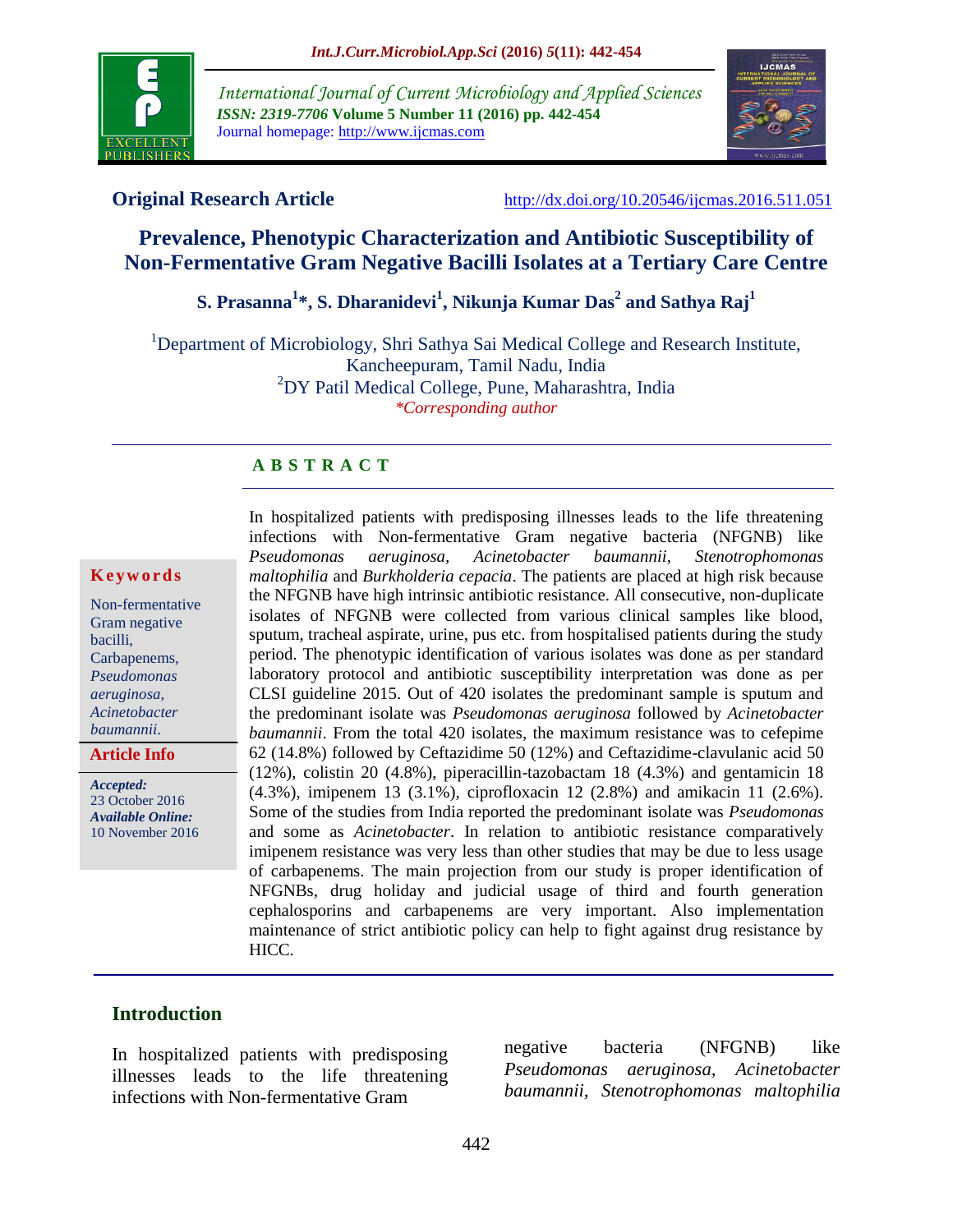and *Burkholderia cepacia*. The patients are placed at high risk because the NFGNB have high intrinsic antibiotic resistance (Hancock, 1998). NFGNB in the last two decades showed increase in resistance to oxyimino-cephalosporins and carbapenems, because of this they belong to multi-drug resistant (MDR) organisms. There will be increased mortality, increased hospital stay and costs because of the compromised treatment of the resistance pattern produced by NFGNB (Hancock, 1998; Su *et al*., 2009; McGowan *et al*., 2006). The potent treatment of serious infections caused by these bacteria is carbapenems. The broad spectrum activity and resistance to hydrolysis by most β-lactamase producers including extended spectrum beta lactamase (ESBL's) made them to be the preferred treatment of choice. Hence the hospitals with high prevalence of ESBL's there is increase in use of carbapenems. Production of metallo-β-lactamase (MBL) which belongs to Ambler class B enzyme is increasingly being reported especially in *Pseudomonas aeruginosa* and *Acinetobacter baumannii.* The metal chelators can inhibit the hydrolysis of carbapenems by MBL's (Ambler class B enzyme), it has broad spectrum but it can't hydrolyse Aztreonam (Franco *et al*., 2010; Govan, 2011). The MBL genes can be horizontally transferred between pathogens in hospital settings. Molecular methods for detection of MBL genes are most specific and accurate method but the resource limitations also should be considered. This study was carried out mainly for proper phenotypic characterization with basic tests available without automated systems (Table 2) and antibiotic susceptibility of NFGNB isolates and to identify the presence of carbapenemase production in different nonfermenters. So the prevention of multidrug resistant isolates in the hospital settings can be implemented properly by identification

and detection of carbapenemase producing organisms.

## **Materials and Methods**

This prospective study was carried out in the central laboratory department of microbiology of a tertiary care level hospital of Kancheepuram for a period of six months. All consecutive, non-duplicate isolates of NFGNB were collected from various clinical samples like blood, sputum, tracheal aspirate, urine, pus etc. from hospitalised patients during the study period. The phenotypic identification of various isolates was done taking in to account the colony morphology, pigment production and other biochemical tests like oxidase test, fermentation of sugars, motility, nitrate reduction, decarboxylase tests and glucose oxidative fermentative test (OF test) etc. (Fig 1,2,3,4) were done for speciation of the non-fermentative Gram negative bacilli according to standard protocol. The highlight of this study was phenotypic identification of various non-fermentative gram negative bacilli by a chart derived (Table 2) from different textbooks of diagnostic Microbiology with colony morphology and basic biochemical tests available in most of the diagnostic centres especially without automated systems for identification (CLSI, 2015; Koneman *et al*., 2006).

## **Antimicrobial susceptibility**

The antimicrobial susceptibility of all isolates was done by Kirby-Bauer disk diffusion method according to the CLSI (M100-S25) guidelines 2015. Susceptibility other antimicrobials was done under standard conditions. Carbapenem susceptibility was seen by using imipenem  $(10 \mu g)$  discs (Fig 5, 6).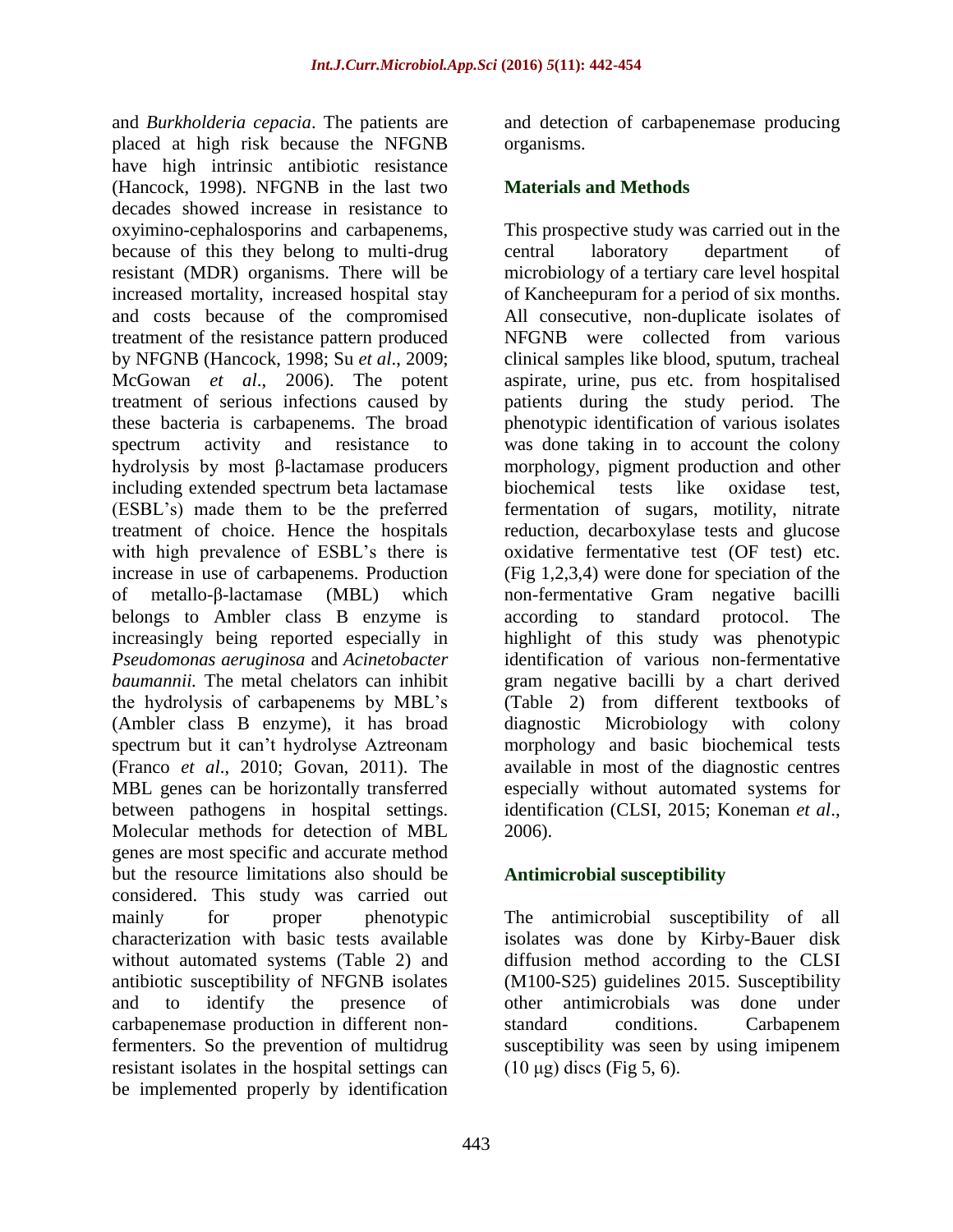### **Results and Discussion**

A total of 420 non-fermenting Gram negative bacteria (NFGNB) were collected. The species wise distribution in all samples shown that the most common isolate collected during the present study was *Pseudomonas aeruginosa* 210 followed by *Acinetobacter baumannii* 180, *Burkholderia cepacia* 18, *Stenotrophomonas maltophilia*  4, *Pseudomonas stutzeri* 4, *Alkaligenes faecalis* 2 and *Ralstonia picketti* 2 (Fig.7). The distribution of various clinical samples (Fig.8) comprised of blood, sputum, urine, pus, High vaginal swab, and other miscellaneous samples. Sputum (126) was predominant sample followed by urine (98), High vaginal swab (80), pus (72), blood (24) and other miscellaneous samples (20).

The sample distribution: Male patients were 185 (44%) and female patients were 235(56%) and hospitalized patients were 170(40%) and out patients were 250 (60%).Ward wise distribution of samples (170) show that most samples in the present study were received from surg ward 50  $(\approx 30\%)$  followed by ICU-surg 35 (20.5%), ICU-med 30 (17.6%), Medicine ward 25  $(14.7\%)$ , TBCD ward 10  $(\approx 5.9\%)$ , orthopaedics ward 10 ( $\approx$ 5.9%), OG ward 5 (2.9%) and ENT ward 5 (2.9%).

## **Antibiotic susceptibility testing (ABST) profile**

Out of total 420 isolates, all were processed for antibiotic susceptibility testing by Kirby-Bauer disk diffusion method according to the CLSI (M100-S25) guidelines 2015. From the total 420 isolates, the maximum resistance was to cefepime 62 (14.8%) followed by Ceftazidime 50 (12%) and Ceftazidime-clavulanic acid 50 (12%), colistin 20 (4.8%), piperacillin-tazobactam 18 (4.3%) and gentamicin 18 (4.3%),

imipenem 13 (3.1%), ciprofloxacin 12 (2.8%) and amikacin 11 (2.6%) (Table.1). Out of 420 isolates, 50 (12%) were ESBL producing (resistant to both Ceftazidime and Ceftazidime-clavulanic acid). The resistance pattern to nalidixic acid, nitrofurantoin and norfloxacin (urinary quinolones) were 28 (28.5%), 18 (18.35) and 5 (5.1%) out of total 98 isolates from urine. The colistin resistant (intrinsic resistance) isolates (20) were identified as *Burkholderia cepacia* (18) and *Ralstonia picketti* (02) with various biochemical analyses (Table.2). None of the *Pseudomonas species* or *Acinetobacter baumannii* isolates was resistant to colistin.

The early detection of carbapenemase producing strains and their prevention with appropriate antibiotics are very crucial steps in implementation of hospital infection control spread. For the detection of genes responsible for carbapenem resistance, various molecular techniques are available but they are not available in smaller centres. In such places, phenotypic characterisation can be done with limited resources and they are very sensitive in detection of ESBLs, carbapenemases and MBLs (Deshmukh *et al*., 2011).

A total of 420 samples were collected and analysed during the period from Jan 2016 to Aug 2016. The species wise distribution in all samples shown that the most common isolate collected during the present study was shown from increasing to decreasing order: *Pseudomonas aeruginosa* 210(50%), *Acinetobacter baumannii* 180 (42.8%), *Burkholderia cepacia* 18 (4.3%), *Stenotrophomonas maltophilia* 4 (≈1%), *Pseudomonas stutzeri* 4 (≈1%), *Alkaligenes faecalis* 2 (0.48%) and *Ralstonia picketti* 2 (0.48%).The study done at Kolkata by Rit *et al.,* and at Kolar by Malini *et al.,* showed higher prevalence of *P.aeruginosa* 50.24%and 53.8% respectively among the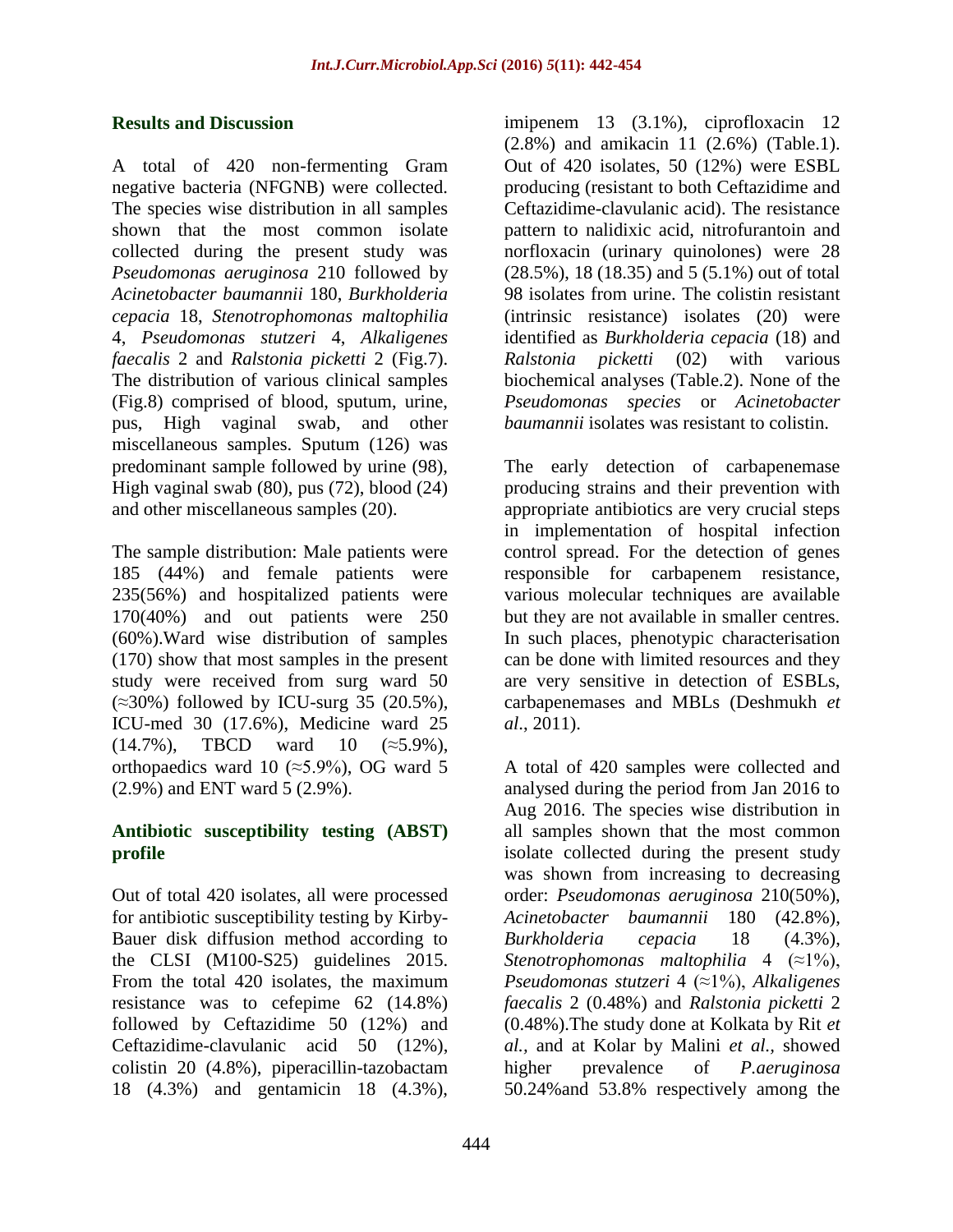non-fermenters. Whereas *A.baumannii* was the predominant isolate among nonfermenters in a study carried out by Joseph *et al.,* and Irfan *et al.,* (2008).

Considering sample wise distribution, most samples from which non-fermenters were isolated were those from sputum 126 (30%) was predominant sample followed by urine 98 (23.3%), High vaginal swab 80 (19%), pus 72 (17.1%), blood 24 (5.7%) and other miscellaneous samples 20 (4.7%). The predominant NFGNB isolates were from pus and respiratory secretions in a study carried out by Rit *et al.,* (2004) and Amudhan *et al.,* (2012) respectively.

There are various mechanisms by which Pseudomonas acquires resistance when compared to *Enterobacteriaceae* and proves their versatility. The detection of ESBL production among Pseudomonas aeruginosa and other non-fermenters are not described in Clinical Laboratory Standards Institute (CLSI) guidelines. The phenotypic confirmatory disk diffusion method using ceftazidime with and without clavulanic acid detected 14 and 16 ESBL by studies carried out by Singhal *et al.,* and various other studies respectively (Aggarwal, 2008; NitinBandekar *et al*., 2003). The epidemic outbreak among the hospitalised patients in many institutions in India, US and UK were due to 17 ESBLs. The prevalence of ESBL among non-fermenters in our study was50 (12%) and the prevalence of ESBL among*Pseudomonas aeruginosa*  wereranging from 3.3% to 77.3% and among *Acinetobacter species*were ranging from 14.2% to 54.6% byvarious studies carried out in India (Jarlier *et al*., 1998).

In this study imipenem resistance among non-fermenters was seen in 13 isolates (3.1%) by Kirby-Bauer disk diffusion method. There are only few studies from

India reported about imipenem resistance and they mention the prevalence of carbapenem resistance in non-fermenters varying from 36 to 90%. Out of these 13 imipenem resistant isolates, 61.5% isolates were of *A.baumannii,* 23.07% of *P.aeruginosa* and 15.38% of isolates were *Burkholderia cepacia*. A study about nonfermenters was carried out by Amudhan*et al* mentioned imipenem resistance shown by *A.baumannii* and *P.aeruginosa* as 64.08% and 34.07% respectively (Amudhan *et al*., 2012). The same finding of predominance of imipenem resistance was shown by*A.baumannii* among all non-fermenters, even though imipenem resistance was very low.

Isolate wise distribution shown out of 420, 180 isolates were *A.baumannii* during the study period were. Out of that 61.5% of *A.baumannii* isolates were imipenem resistant. The prevalence of imipenem resistance study among *Acinetobacter baumannii* by Khajuria *et al* from a centre in western Maharashtra to be at 42.11 % and Shivaprasad *et al.,* have reported 50.59% and Baran *et al.,* from a hospital in Turkey have reported 53.7%. Whereas low level of imipenem resistance among *Acinetobacter baumannii* isolates were reported by Rit *et al.,* and it was found to be 10%. Out of total 420 isolates, 210 *P.aeruginosa* were collected during the study period. Among these 210 isolates, imipenem resistant *P.aeruginosa* was 15.38%. The prevalence of imipenem resistance among the *P.aeruginosa* reported by various studies done by Bhalerao *et al.,* (67.5%), Behera *et al.,* (69%), Onguru *et al.,* (44.1%), Singh *et al.,* (21%), Carmeli *et al.,* (13%) and Lin *et al.,* (10.2%). Whereas in a study from Eastern India by Kalidas *et al* reported lower resistance of 9% to imipenem in *P.aeruginosa.*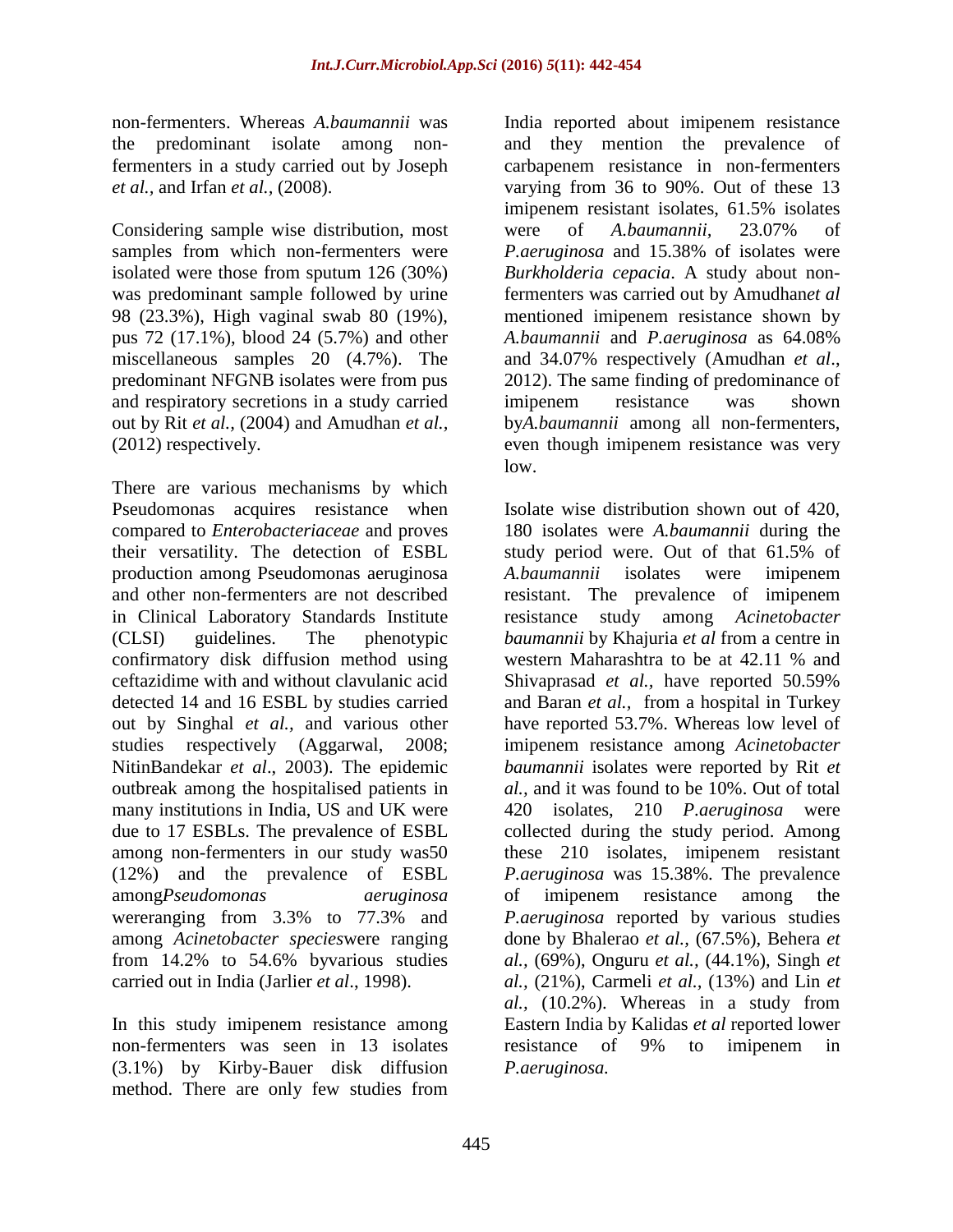The various antibiotic resistance profile among the ESBL producers and nonproducers, imipenem resistant and sensitive isolates were showing resistance to piperacillin-tazobactam 18 (4.3%) and gentamicin 18 (4.3%), ciprofloxacin 12 (2.8%) and amikacin 11 (2.6%). ESBL and

carbapenemase producing bacteria are frequently shows resistance to many other classes of antibiotics like aminoglycosides and fluoroquinolones. This is due to plasmid mediated encoding of ESBL and MBL genes for drug resistance to other antibiotics (Nathisuwan *et al*., 2001).

| <b>Antibiotics</b>          | Sensitive $(\% )$ | Resistant $(\% )$ |
|-----------------------------|-------------------|-------------------|
| Cefepime                    | 358 (85.2%)       | 62 (14.8%)        |
| Ceftazidime                 | 370 (88.1%)       | 50 (12%)          |
| Ceftazidime-clavulanic acid | 370 (88.1%)       | 50 (12%)          |
| Colistin                    | 400 (95.3%)       | $20(4.8\%)$       |
| Piperacillin-tazobactam     | 398 (94.7%)       | 18 (4.3%)         |
| Gentamicin                  | 398 (94.7%)       | 18 (4.3%)         |
| Imipenem                    | 407 (96.9%)       | $13(3.1\%)$       |
| Ciprofloxacin               | 408 (97.1%)       | $12(2.8\%)$       |
| Amikacin                    | 409 (97.3%)       | $11(2.6\%)$       |

### **Table.1** Antibiotic susceptibility profile of non-fermentative gram negative bacilli

**Fig.1** Colony morphology of *Pseudomonas aeruginosa* in MacConkey agar showing 2-3 mm, flat, smooth, non-lactose fermenting colonies with regular margin and Alligator skin like from top view

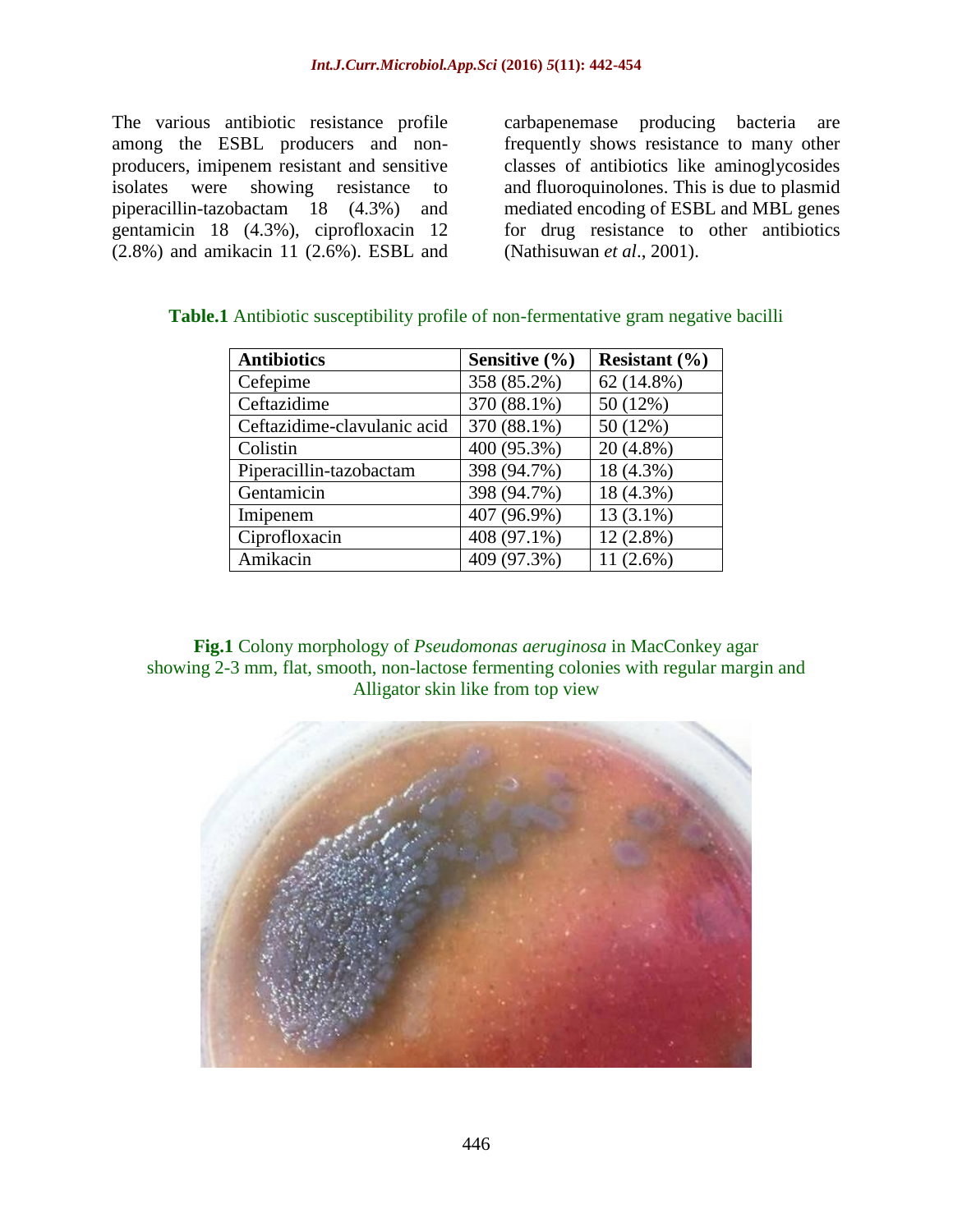#### *Int.J.Curr.Microbiol.App.Sci* **(2016)** *5***(11): 442-454**

| Organism                           | Oxi            | Mot                  | <b>Pigment &amp;colony</b> | Growth on                | Oxidize                  | Growthat       | NO <sub>3</sub> | <b>Indole</b>            | <b>Urea</b>              | Lysine                   | <b>Arginine</b> | <b>Esculin</b> | Polymixin/              |
|------------------------------------|----------------|----------------------|----------------------------|--------------------------|--------------------------|----------------|-----------------|--------------------------|--------------------------|--------------------------|-----------------|----------------|-------------------------|
|                                    | dase           | ility                |                            | <b>MacConkey</b>         | glucose                  | $42^{\circ}$ C | reduction       | test                     |                          | decarb                   | decarb          |                | colistin                |
| Pseudomonas aeruginosa             |                | $+$                  | Bluish-green               |                          | $+$                      | $+$            |                 |                          | $+/-$                    |                          | $+$             |                | S                       |
| <b>Burkholderia cepacia</b>        | $W +$          | $+$                  | Grey, yellow               | $+$                      | $+$                      |                | $+/-$           |                          | $+$                      | $+$                      | ٠               | $+/-$          | $\mathbf R$             |
| Burkholderia pseudomallei          | $+$            | $\ddot{\phantom{1}}$ | Cream to tan               | $+$                      | $+$                      |                | $+$             |                          | $+/-$                    |                          | $+$             | $+/-$          | $\mathbf R$             |
| <b>Stenotrophomonas</b>            |                | $+$                  | Lavender-purple,           | $+$                      | $+$                      |                | $+/-$           |                          | $\overline{\phantom{0}}$ | $+$                      | ۰               | $+$            | S                       |
| maltophilia                        |                |                      | ammonia odour              |                          |                          |                |                 |                          |                          |                          |                 |                |                         |
| Acinetobacter baumanii             |                |                      | No pigment                 | Pale pink                | $+$                      | $+$            | ۰               | $\sim$                   | $+/-$                    | $\overline{\phantom{a}}$ | $+$             |                | S                       |
| <b>Alcaligenes</b> faecalis        | $+$            | $+$                  |                            | $\pm$                    |                          |                |                 |                          | $\overline{\phantom{0}}$ |                          |                 | $+$            |                         |
| Ralstonia picketti                 | $+$            | $+$                  |                            | $+$                      | $+$                      |                | $+$             |                          | $+$                      |                          |                 |                | $\mathbf R$             |
| Sphingomonas paucimobilis          |                | $+$                  | Deep yellow                |                          | $+$                      |                |                 |                          | $\overline{\phantom{0}}$ |                          |                 |                | S                       |
| <b>Brevundimonas diminuta</b>      | $+$            |                      |                            | $+$                      | $W +$                    |                | $\blacksquare$  |                          | $\overline{\phantom{a}}$ |                          |                 |                | S                       |
| <b>Achromobacter denitrificans</b> | $\overline{+}$ | $+$                  | No pigment                 | $+$                      |                          |                |                 |                          | -                        |                          |                 | $+$            | S                       |
| Shewanella putrefaciens            |                | $+$                  | Orange-tan                 | $+$                      | $W+$                     | $+$            | $+/-$           |                          | $+/-$                    |                          |                 |                | S                       |
| <b>Chryseobacterium</b>            | $+$            |                      | Pale yellow                | $+/-$                    | $+$                      |                |                 | $+$                      | $\overline{\phantom{0}}$ |                          |                 | $^{+}$         | $\mathbf R$             |
| meningosepticum                    |                |                      |                            |                          |                          |                |                 |                          |                          |                          |                 |                |                         |
| Ochromobactrumanthropi             | $\overline{+}$ | $+$                  | No pigment                 | $+$                      | $+$                      |                | $+ N_2$         |                          | $+$                      |                          |                 | $+/-$          | S                       |
| Rhizobium radiobacter              | $^{+}$         | $+$                  | Extremely mucoid,          | $+$ (pink)               | $+$                      |                | $+/-$           |                          | $+$                      |                          |                 | $+$            |                         |
|                                    |                |                      | No pigment                 |                          |                          |                |                 |                          |                          |                          |                 |                |                         |
| <b>Roseomonas</b>                  | $W +$          |                      | Mucoid, pink               | $+$ (pink)               | $+/-$                    |                | $+/-$           |                          | $+$                      |                          |                 | $+$            |                         |
| Sphingobacterium                   | $+$            |                      | Pale yellow                | $+$                      | $+$                      |                |                 |                          | $+$                      |                          |                 | $^{+}$         | $\overline{\mathbf{R}}$ |
| multivorum                         |                |                      |                            |                          |                          |                |                 |                          |                          |                          |                 |                |                         |
| Flavobacterium mizutaii            | $+$            |                      | Yellow                     | $\overline{\phantom{a}}$ | $+$                      |                | To $N_2$        | $\overline{\phantom{0}}$ | $\overline{\phantom{a}}$ |                          |                 | $+$            | $\mathbf R$             |
| Psychrobacte rimmobilis            | $\overline{+}$ |                      | Rose like odor, no         | $+/-$                    | $\overline{\phantom{a}}$ |                | $+/-$           | $\overline{\phantom{a}}$ | $+$                      |                          |                 |                |                         |
|                                    |                |                      | pigment                    |                          |                          |                |                 |                          |                          |                          |                 |                |                         |
| Weeksella virosa                   | $^{+}$         | $\blacksquare$       | Butterscotch               | $+/-$                    | $\overline{\phantom{a}}$ |                | $\blacksquare$  | $+$                      | $\overline{\phantom{a}}$ |                          |                 | $\blacksquare$ | S                       |
| Methylobacterium spp               |                |                      | Dry, coral, pink           |                          | $+/-$                    |                | $+/-$           |                          | $^{+}$                   |                          |                 |                |                         |

# **Table.2** Phenotypic identification chart for non-fermentative gram negative bacilli

**Gray shade- M.C encountered Non Fermenters Oxidizes maltose, lactose**- *S.maltophilia, R.picketii*, *R.radiobacter***H2S produced by** *Shewanella spp* **OF mannitol***-B.cepacia* complex

**Growth in 6.5% NaCl**- *A.faecalis* **PAD positive**- *Ochrobactrum spp, R.radiobacter, Psychrobacterphenylpyruvicus* & immobilis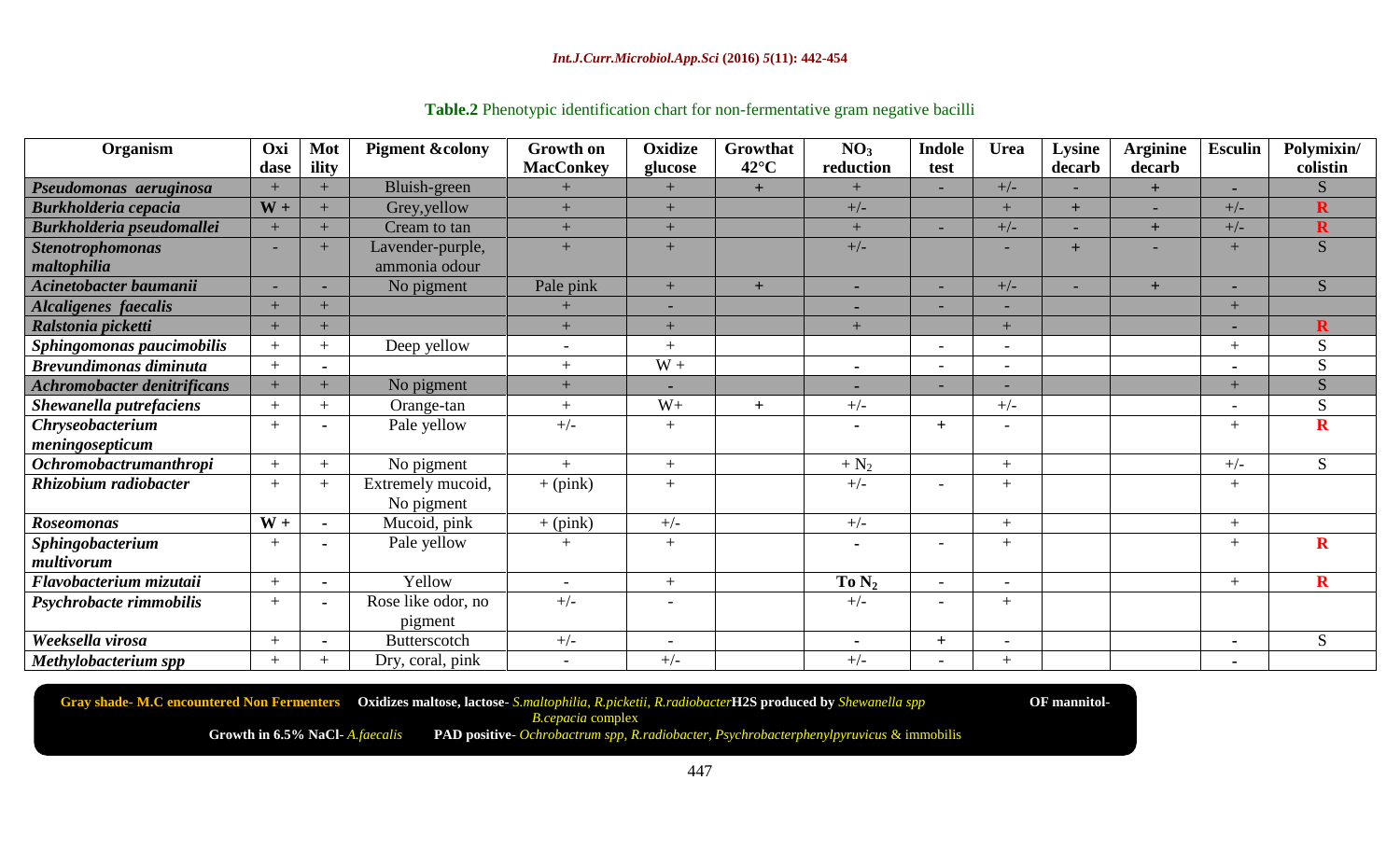**Fig.2** Oxidase test showing oxidase positive (left side) and oxidase negative (right side)



**Fig.3** Various biochemical reactions for identification of non-fermentative gram negative bacilli

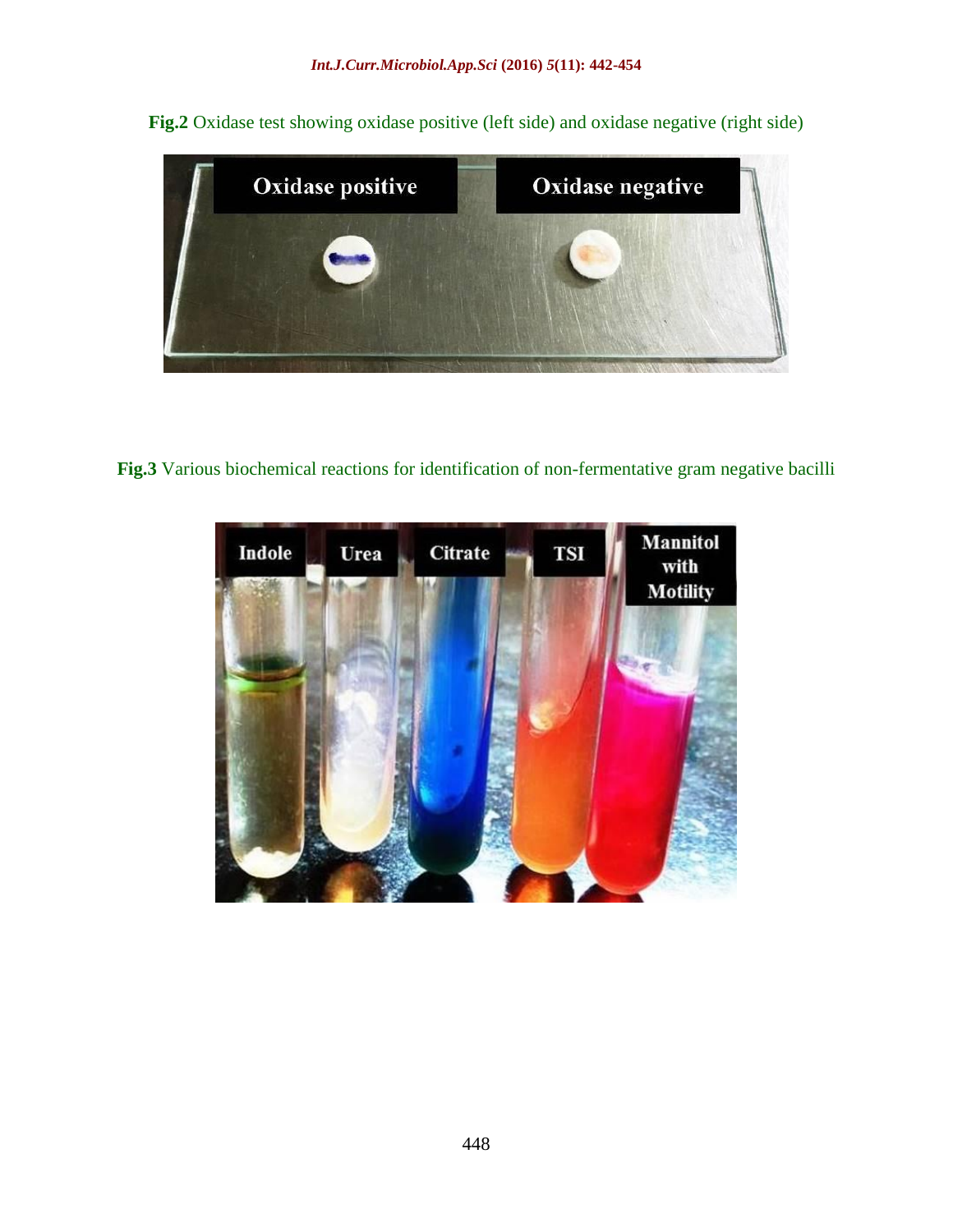**Fig.4** Hugh-Leifsen/ oxidative fermentative medium showing oxidative utilization of sugars – utilization of glucose e.g: *Pseudomonas* spp and *Acinetobacter baumannii* (left side) and maltose e.g: *Stenotrophomonas maltophilia* (right side)





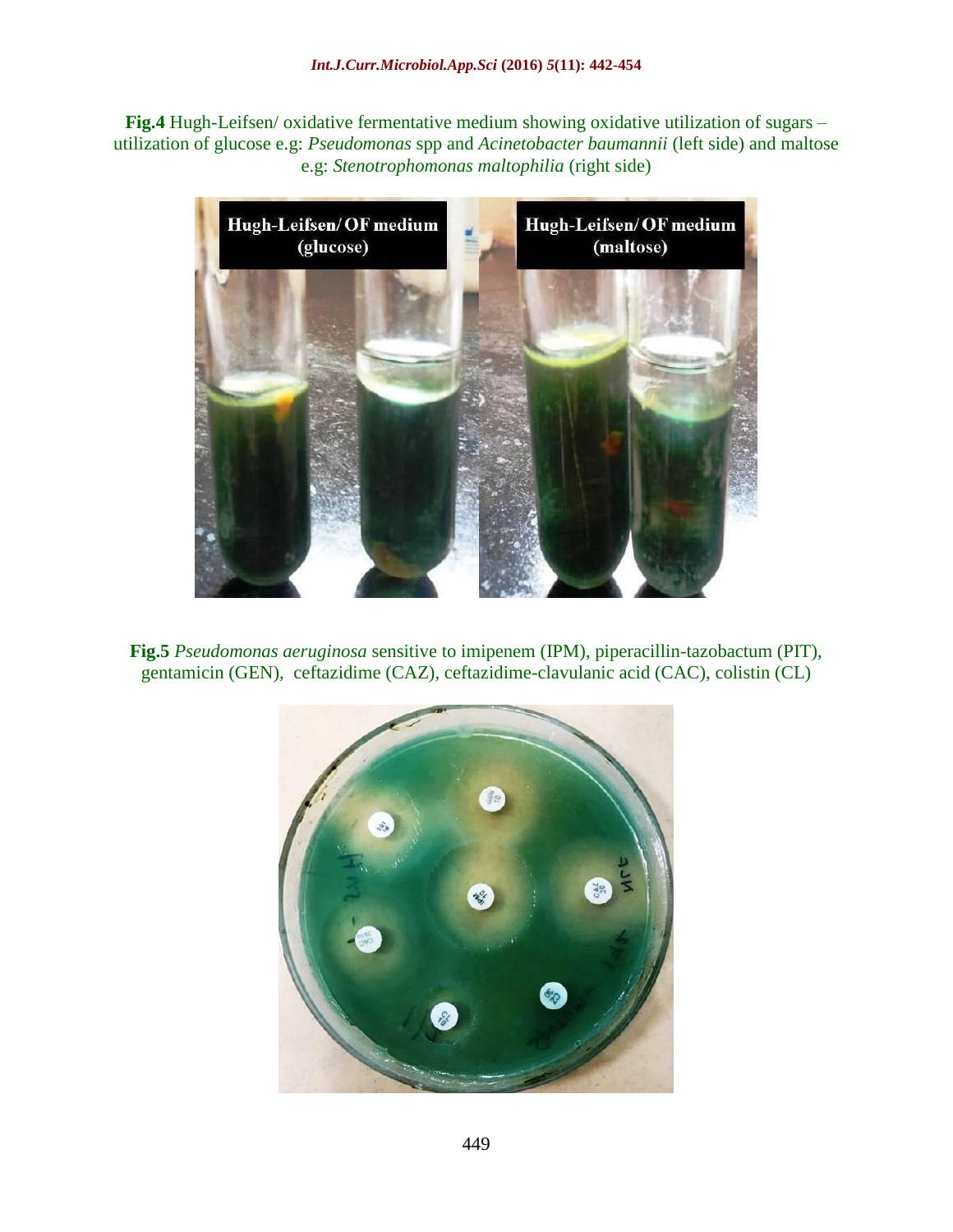**Fig.6** *Acinetobacter baumannii* resistant to imipenem (IPM), piperacillin-tazobactum (PIT), gentamicin (GEN), ceftazidime (CAZ), ceftazidime-clavulanic acid (CAC), colistin (CL), cefepime (CPM)



**Fig.7** The species wise distribution of various isolates in all samples

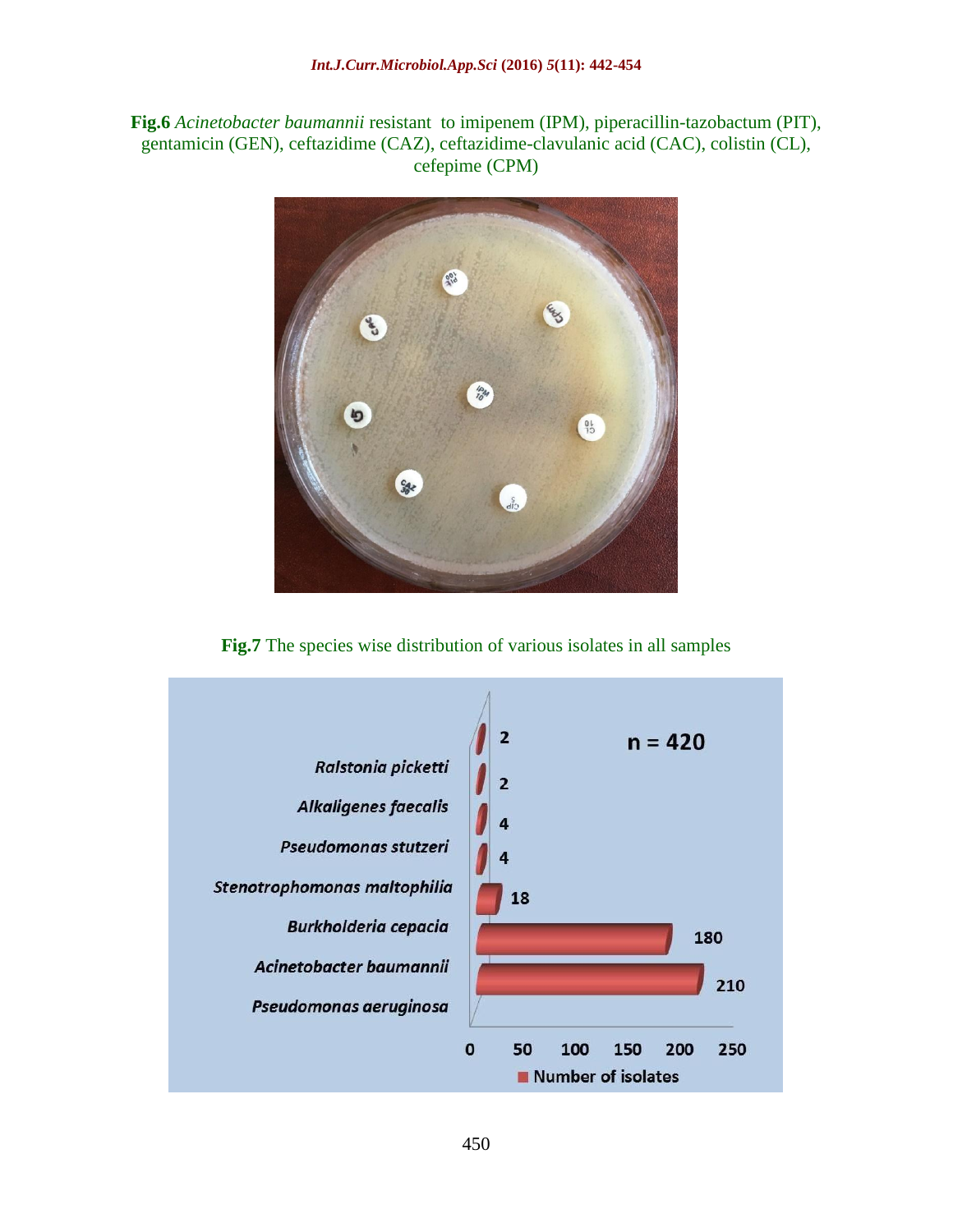

#### **Fig.8** The distribution of various clinical samples

In conclusion, a prospective study conducted to know the prevalence, phenotypic characterization and antibiotic susceptibility of 420 non-fermentative Gram negative bacilli (NFGNBs) isolates from various clinical samples at a tertiary care centre. The majority of isolates were *Pseudomonas aeruginosa* 210 (50%) followed by *Acinetobacter baumannii* 180 (42.8%), *Burkholderia cepacia* 18 (4.3%) rest were other NFGNBs. The maximum isolates were resistant to third and fourth generation cephalosporins i.e., ESBL producers (12%) followed by piperacillin-tazobactam, ciprofloxacin, gentamicin and amikacin and imipenem resistance was 3.1%. The maximum imipenem resistance were seen in *A.baumannii* followed by *P.aeruginosa*. All the isolates were susceptible to colistin except 20 which were intrinsic resistant and were classified into *Burkholderia cepacia* and *Ralstonia picketii.*

The proper speciation of non-fermentative gram negative bacilli and antibiotic susceptibility testing as per latest CLSI guidelines for intrinsic drug resistance are

very important. In this study the ESBL producers were more when compared to imipenem resistance or other antibiotics, may be because of the high usage of the third and fourth generation cephalosporins for the treatment of the patients when compared to carbapenem group of antibiotics (almost similar to drug holiday). Also regular follow up of resistance pattern, especially third and fourth generation cephalosporins and imipenem and their judicial usage in clinical practice or in hospitalized patients are important preventive measures for spread of multi drug resistant (MDR) organisms. The screening of the health care professionals and proper segregation of biomedical waste and also dedicated activity of hospital infection control committee (HICC) in a hospital with maintenance of strict antibiotic policy can help to fight against drug resistance.

#### **References**

Aggarwal, R., Chaudhary, U., Bala, K. 2008. Detection of extended-spectrum β-lactamase in *Pseudomonas*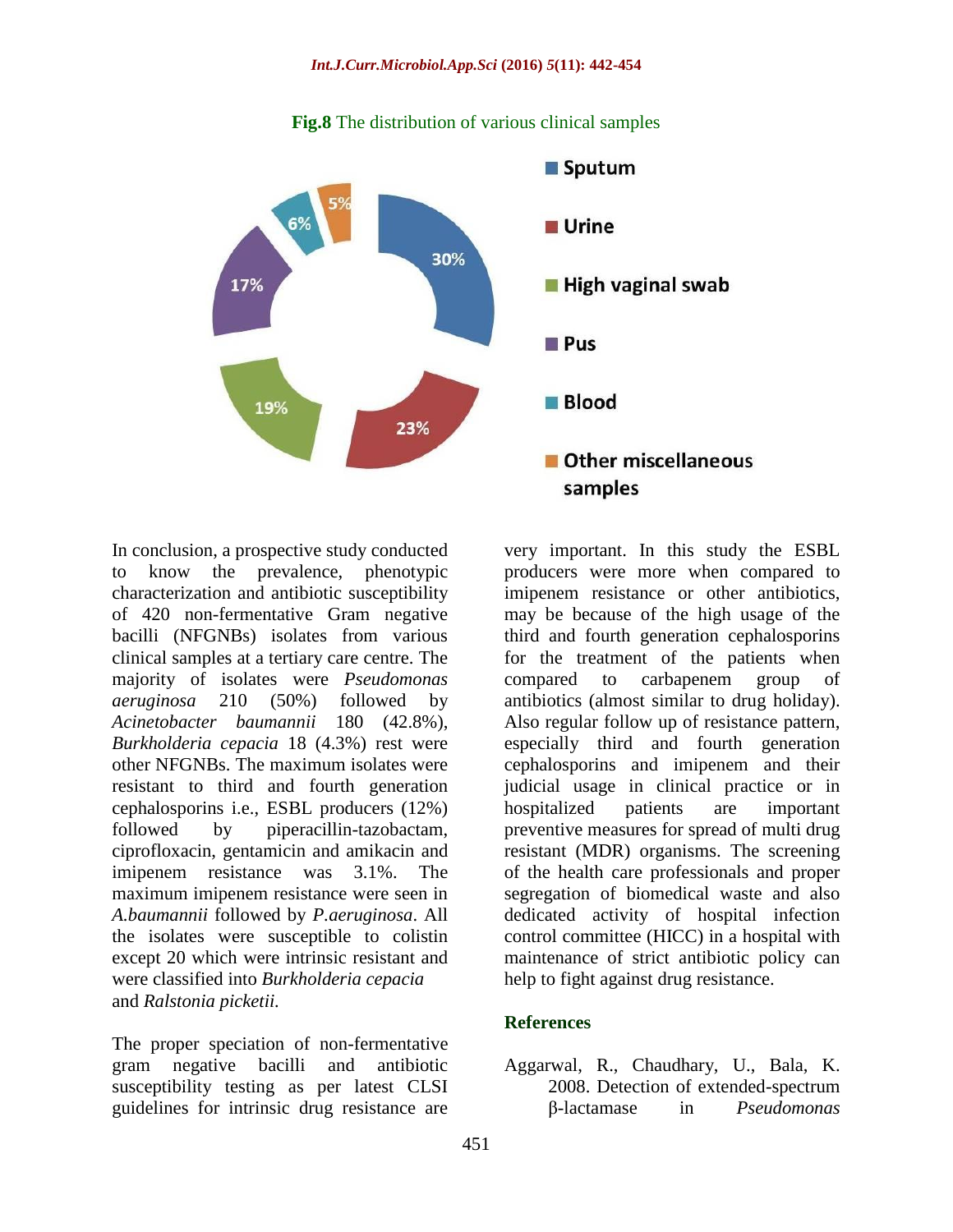*aeruginosa*. *Indian J. Pathol. Microbiol.,* 51: 222-4.

- Amudhan, M.S., Sekar, U., Kamalanathan, A., Balaraman, S. 2012. *blaIMP* and *blaVIM* mediated carbapenem resistance in *Pseudomonas* and *Acinetobacter* species in India. *J. Infect. Dev. Ctries*., 6(11): 757-62.
- Amudhan, M.S., Sekar, U., Kamalanathan, A., Balaraman, S. 2012. *blaIMP* and *blaVIM* mediated carbapenem resistance in *Pseudomonas* and *Acinetobacter* species in India. .*J Infect. Dev. Ctries*., 6(11): 757-62.
- Baran, G., Erbay, A., Bodur, H., Onguru, P., Akinci, E., Balaban, N. *et al.* 2008. *Int. J. Infect. Dis.,* 12: 16-21.
- Basak, S., Khodke, M., Bose, S., Mallick, S. K. 2009. Inducible AmpC Beta-Lactamase Producing *Pseudomonas aeruginosa* Isolated In A Rural Hospital Of Central India. *J Clinical and Res.,* 3 (6): 1921-27.
- Behera, B., Mathur, P., Das, A. *et al*. 2008. *Indian J. Med. Microbiol.,* 26(3): 233- 7.
- Bhalerao, D.S., Roushani, S., Kinikar, A.G., Akhter, I. 2010. Study of metallo-beta lactamase producing *Pseudomonas aeruginosa* in Pravara rural hospital. *Pravara Med. Rev.,* 2(3): 16-9.
- Carmeli, Y., Troillet, N., Eliopoulos, G.M., Samore, M.H. 1999. *Antimicrob Agents Chemother*., 43(6): 1379–82.
- Chatterjee, S.S., Karmacharya, R., Madhup, S.K., Gautam, V., Das, A., Ray, P. 2010. High prevalence of coexpression of newer β-lactamases (ESBLs, Amp-C-β-lactamases, and metallo-β-lactamases) in gramnegative bacilli. *Indian J Med Microbiol.,* 28 (3): 267-268.
- CLSI. 2015. Performance standards for antimicrobial susceptibility testing; twenty-second informational supplements. CLSI document M100-

S25. Wayne, PA: Clinical and Laboratory Standards Institute.

- Deshmukh, D.G., Damle, A.S., Bajaj, J.K., Bhakre, J.B., Patwardhan, N.S. 2011. Metallo-β-lactamase producing clinical isolates from patients of a tertiary care hospital. *J. Lab. Physicians,* 3(2): 93-7.
- Ektagupta, Srujanamahanthi, SeemaSood, BenuDhavan, Bimal K. Das and ArtiKapil. Emerging resistance to carbapenems in a tertiary care hospital in North India. *Indian J Med Res.*2006; 124: 95-98.
- Franco, M.R.G., Caiaffa-Filho, H.H., Burattini, M.N. *et al.* 2010. Metallobeta-lactamases among imipenemresistant Pseudomonas aeruginosa in a Brazilian university hospital. *Clin.,* 65(9): 825-829.
- Goel, N., Wattal C, Oberoi JK, Raveendran R, Datta S, Prasad KJ. Trend analysis of antimicrobial consumption and development of resistance in nonfermenters in a tertiary care hospital in Delhi, India. *J Antimicrob Chemother*. 2011 May 17; 60(7): 1625-30.
- Govan, J.R.W. 2011. Pseudomonas, Stenotrophomonas, Burkholderia. In: Collee JG, Fraser AG, Marmion BP, Simmons A, editors. Mackie & McCartney Practical Medical<br>Microbiology 14<sup>th</sup> ed India: Microbiology.  $14<sup>th</sup>$  ed. India: Churchilll Livingstone.
- Hancock, R.E.W. 1998. Resistance mechanism in Pseudomonas aeruginosa and other Nonfermentative Gram-negative bacteria. *Clin. Infectious dis.,* 27(suppl 1): S93- 9.
- Irfan, S., Zafar A, Guhar D, Ahsan T, Hasan R. Metallo-β-lactamase-producing clinical isolates of *Acinetobacter species* and *Pseudomonas aeruginosa*  from intensive care units of a tertiary care hospital. *Indian Journal of*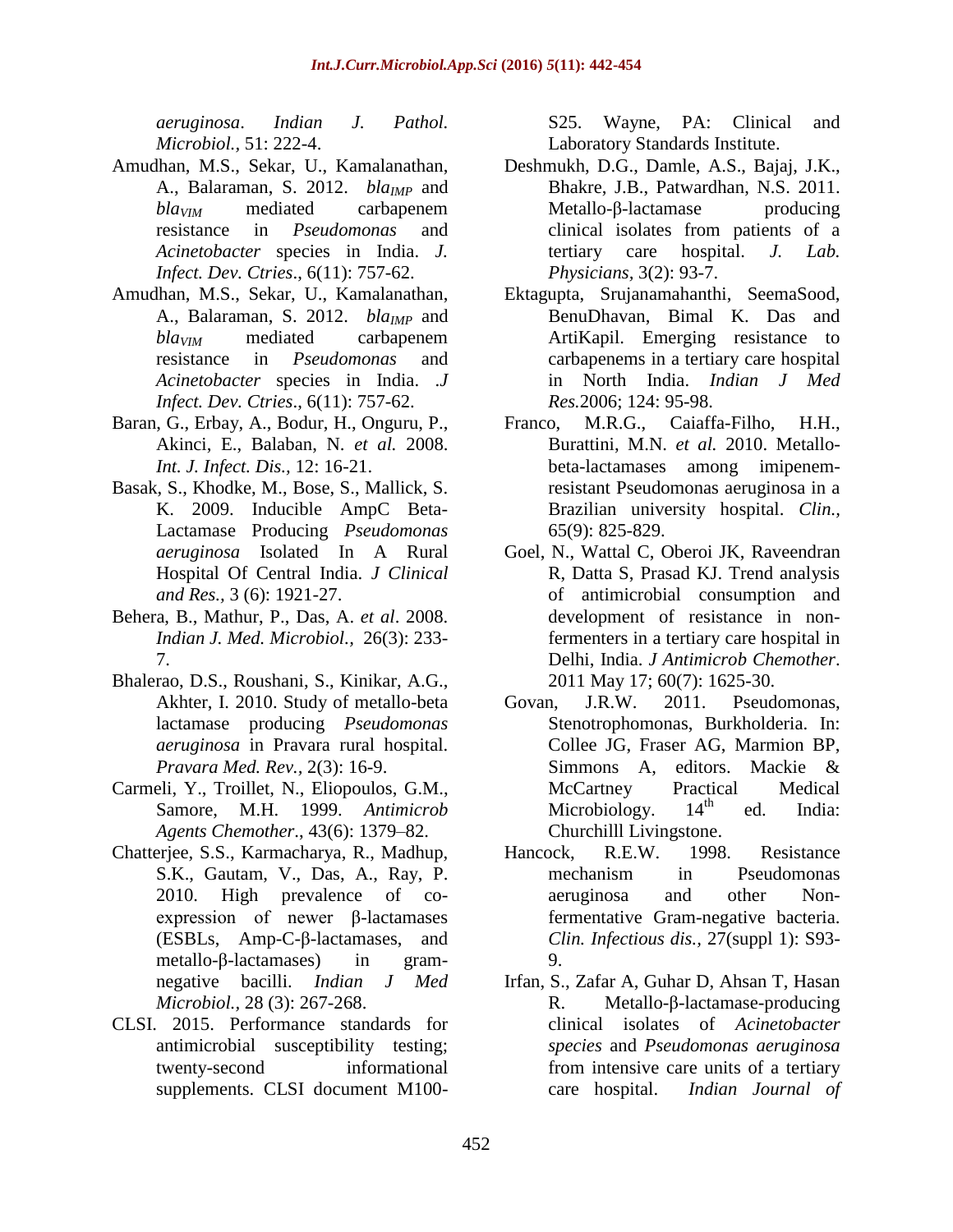*Medical Microbiology*. 2008; 26(3): 243-5.

- Jarlier, V., Nicolas MH, Fourneir G. Extended spectrum β-lactamases conferring transferable resistance to newer β-lactam agents in*Enterobacteriaceae*: Hospital prevalence and susceptibility patterns. *Rev. Infect. Dis.,* 10: 867-78.
- Joseph, N.M, Sistla S, Dutta TK, Badhe AS, Rasitha D, Parija SC. Reliability of Kirby-Bauer disk diffusion method for detecting meropenem resistance among non-fermenting gram negative bacilli. *Indian Journal of Pathology and Microbiology*. 2011; 54(3): 556- 60.
- Khajuria, A,. Praharaj AK, Kumar M, Grover N. Molecular characterisation of carbapenem resistant isolates of *Acinetobacter baumannii* in an intensive care unit of a tertiary care centre. *J. Clin. Diag. Res.,* 8(5): 38-40.
- Koneman, E.W., Allen, S.D., Janda, W.M., Schreckenberger, P.C., Winn, W.C. Jr., Woods, L.G. 2006. The Nonfermentative Gram negative bacilli. In: color atlas and textbook of diagnostic microbiology. 6<sup>th</sup> edition. Lippincott Williams & Wilkins, Philadelphia. 316-390.
- Lin, K.Y., Lauderdale, T.L., Wang, J.T., Chang, S.C. 2014. Carbapenem resistant *Pseudomonas aeruginosa* in Taiwan: Prevalence, risk factors, and impact on outcome of infections. *J. Microbiol. Immunol. Infect*., 21: 14: 8- 5.
- Malini, A., Deepa, E.K., Gokul, B.N., S.R. Prasad. 2009. Non-fermenting gram negative bacilli infections in a tertiary care hospital in Kolar. *J. lab. physicians,* 1 (2): 62-66.
- Mathur, P., Kapil A, Das B, Dhawan B: Prevalence of Extended spectrum beta

lactamase producers in a tertiary care hospital. *Ind J. Med. Res.,* 115:153-7.

- McGowan, J.E. 2006. Resistance in nonfermenting Gram-negative bacteria: multidrug resistance to the maximum. *Am. J. Med*., 119 Suppl 1: S29–36.
- Mugnier, P., Dubrous, P., CasinI, Arlet, G., Collatz, E. A TEM-derived extendedspectrum β-lactamase in *Pseudomonas aeruginosa*. *Antimicrob Agents Chemother.*1996; 40:2488-93.
- Naas, T., Phiippon, L, Poirel L, Ronco E, Nordmann P. An SHV-derived extended spectrum β-lactamase in *Pseudomonas aeruginosa*. *Antimicrob Agents Chemother.*1999; 43:1281-4.
- Nathisuwan, S., Burgess, D.S., Lewis, J.S. 2001. Extended spectrum βlactamases: Epidemiology, detection and treatment. *Pharmacother.,* 21: 920-8.
- NitinBandekar, Vinodkumar, C.S., Basavarajappa K.G, Prabhakar P.J, Nagaraj P. Beta lactamases mediated resistance amongst gram negative bacilli in Burn Infection.; Int. *J. Biol. Med. Res.,* 57 (7): 294-9.
- Onguru, P., Erbay A, Bodur H, Baran G, Akinci E, Balaban N *et al.* Imipenem resistant *Pseudomonas* aeruginosa: risk factors. *J. Korean Med. Sci*., 23: 982-7.
- Rit, K., Nag, F., Raj, H.J., Maity, P.K. 2013. Prevalence and susceptibility profiles of non-fermentative gram-negative bacilli infection in a tertiary care hospital of Eastern India. *Indian J. Clin. Practice*, 24(5): 451-5.
- Shivaprasad, A.*,* Antony, B., Shenoy, P*.* MBL & Carbapenemase Production in *A. baumannii. J. Clin. Diag. Res.,*  $8(5)$ : 5-8.
- Singh, S.P., Shariff, M., Barua T, Thukral SS. Comparative valuation of phenotypic tests for identification of metallo-β-lactamases producing